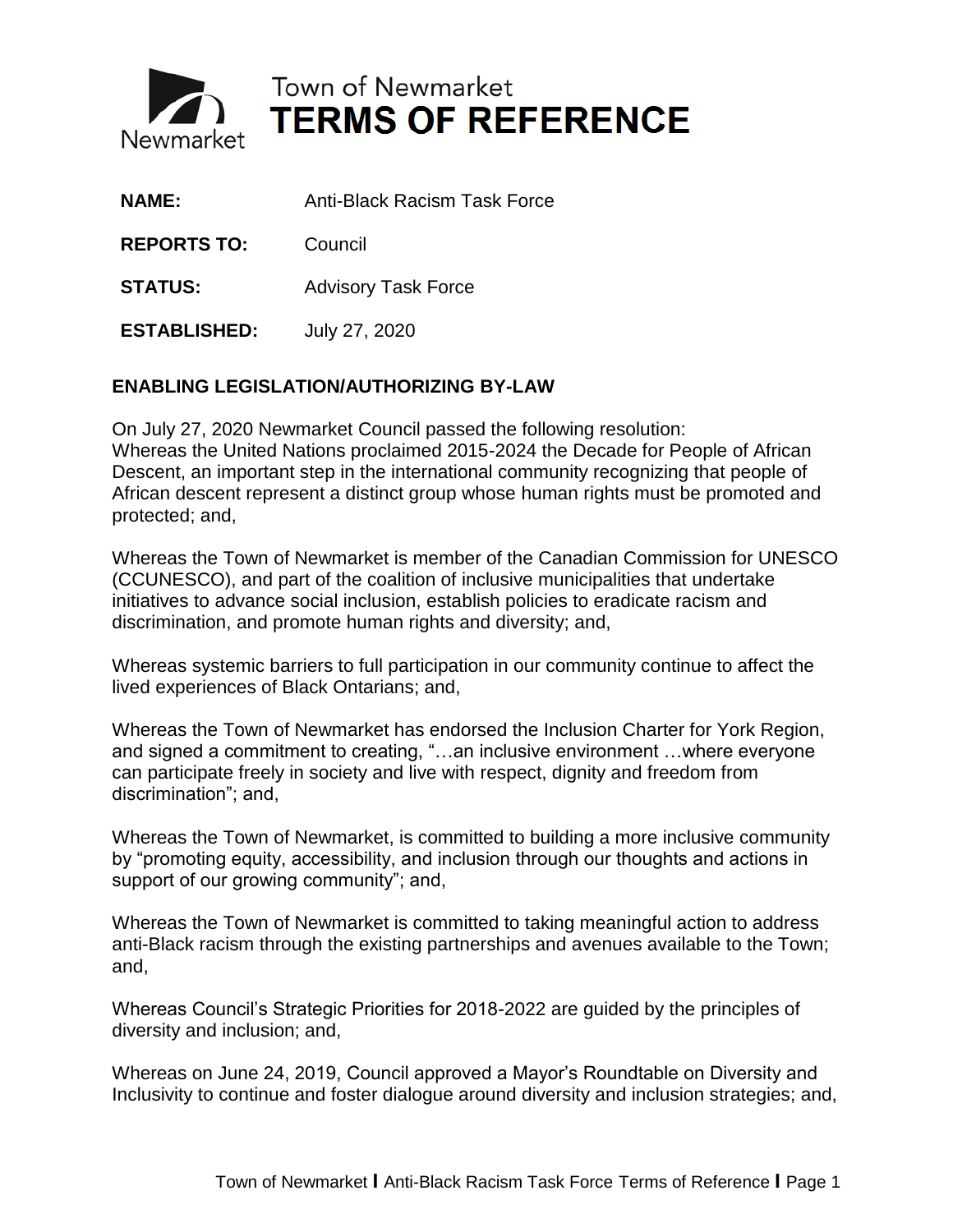Whereas in 2018, Town staff formed a Diversity and Inclusion Working Group which is comprised of staff from all departments and management levels within the organization; and,

Now therefore be it resolved that:

- 1. That staff be directed and authorized to create an Anti-Black Racism Task Force in accordance with the Committee Administration Policy, and the creation and approval of the Terms of Reference for this Task Force be delegated to the Mayor and Chief Administrative Officer; and,
- 2. That Terms of Reference for the Anti-Black Racism Task Force include optional provisions to support work and/or combine with other municipal task forces/ committees; and,
- 3. That staff be directed to recruit up to ten citizen members to sit as members of the Anti-Black Racism Task Force, in accordance with the Committee Public Appointment Policy and Terms of Reference for this Task Force, and in consultation with the Newmarket African Caribbean Canadian Association; and,
- 4. That up to three Newmarket Council Members be appointed to sit as members of this Task Force and the appointments be delegated to the Mayor.

## **MANDATE**

The Anti-Black Racism Task Force ("Task Force") will support the Town's work and encourage positive race relations within the Town of Newmarket by providing advice to Council/ the Strategic Leadership Team and being mindful of its focus on anti-Black racism and racial equity within Newmarket.

The Task Force will be responsible for the following:

 Making recommendations to Council that focus on racial equity opportunities in Newmarket, and on issues or activities that impact the Black community.

## **Deliverables**

The Task Force will accomplish its mandate by:

- Consulting with the community to advise Council on matters involving anti-Black racism and racial equity within the Town of Newmarket;
- Sharing with Council and staff any policies and procedures which will enhance racial equity in the Town of Newmarket;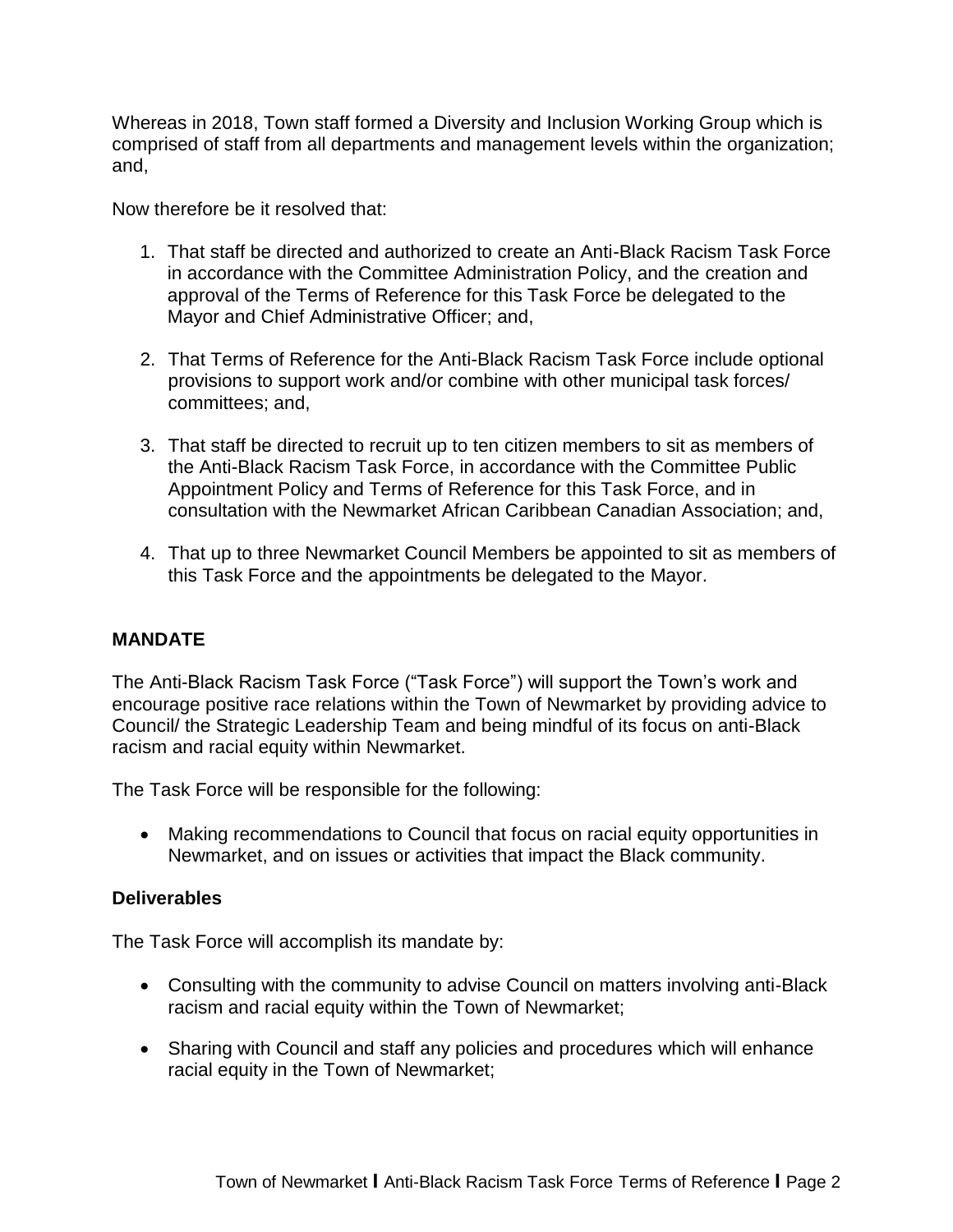- Cooperating and working in partnership with staff, coordinating with institutions and voluntary organizations to promote mutual trust and respect among Newmarket's diverse Black community;
- Engage with local groups, businesses, agencies and institutions within Newmarket to support racial equity;
- Sharing information and initiatives with other task forces or committees within municipal, provincial, and federal governments, as appropriate;
- Acting in an equitable, non-partisan manner supporting the Town's commitment to diversity and inclusion;
- Reporting to Council, on the conclusion of the Task Force documenting the activities, accomplishments and discussions
- Participating actively in meetings to work towards the elimination of anti-Black racism and discrimination;
- Promoting understanding and acceptance among the diverse Black community residing in Newmarket by advising Council on issues and concerns raised by residents; and,
- Assisting staff as requested, in: promoting awareness of equity issues going on at the Town and Region; and carrying out programs and initiatives as directed by Council with specific reference to Black communities.

# **Council Strategic Priority Linkages**

Council's Strategic Priorities for 2018-2022 are guided by the principles of diversity and inclusion, and the Task Force specifically assists with creating an environment for an engaged, accessible and inclusive community.

# **COMPOSITION AND STAFF RESOURCES**

The Task Force will be composed of:

- Up to ten members of the public, inclusive of the Chairperson or designated person from the Newmarket African Caribbean Canadian Association; and
- Up to three Members of Council

The Task Force will be supported by:

• Healthy Workplace Program Specialist and the Manager of Legislative Services/Deputy Town Clerk; and may include other staff as necessary to support the work of the Task Force as determined by these two staff members.